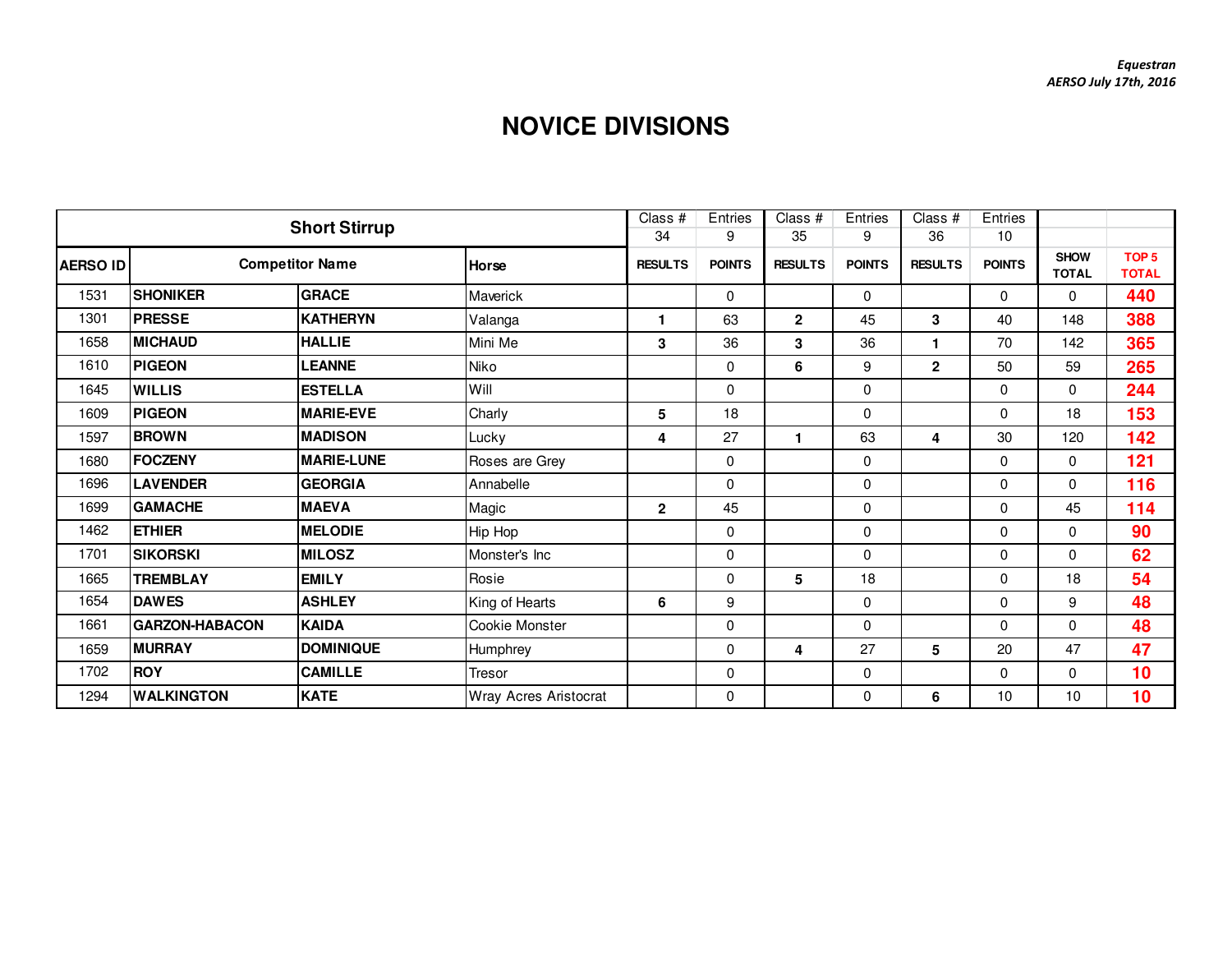|                 | Novice Jr/Am 2'3"       |                      |                        | Class #        | Entries       | Class #              | Entries       | Class $#$      | Entries       |                             |                                  |
|-----------------|-------------------------|----------------------|------------------------|----------------|---------------|----------------------|---------------|----------------|---------------|-----------------------------|----------------------------------|
|                 |                         |                      |                        | 37             | 9             | 38                   | 9             | 39             | 9             |                             |                                  |
| <b>AERSO ID</b> | <b>Competitor Name</b>  |                      | Horse                  | <b>RESULTS</b> | <b>POINTS</b> | <b>RESULTS</b>       | <b>POINTS</b> | <b>RESULTS</b> | <b>POINTS</b> | <b>SHOW</b><br><b>TOTAL</b> | TOP <sub>5</sub><br><b>TOTAL</b> |
| 1671            | <b>GALLANT</b>          | <b>GABRIELLE</b>     | Petrus                 | 5              | 18            |                      | $\mathbf 0$   | 3              | 36            | 54                          | 405                              |
| 1663            | <b>LEHOUILLER</b>       | <b>SOPHIE</b>        | Alabama                | 1              | 63            | $\mathbf{2}$         | 45            |                | $\Omega$      | 108                         | 342                              |
| 1672            | <b>ROMANETS</b>         | <b>ALISSA</b>        | Arthur                 | 4              | 27            | 4                    | 27            | $\mathbf{2}$   | 45            | 99                          | 267                              |
| 1673            | <b>KLAUSSE</b>          | <b>CAROLYN</b>       | Betsye                 | 3              | 36            | 3                    | 36            | 6              | 9             | 81                          | 225                              |
| 1682            | <b>MORTON</b>           | <b>ABIGAIL</b>       | DareDevil              |                | 0             |                      | 0             |                | 0             | $\Omega$                    | 211                              |
| 1583            | <b>GONZALES</b>         | <b>EMMA</b>          | Charly                 |                | 0             |                      | $\mathbf 0$   |                | $\mathbf 0$   | 0                           | 204                              |
| 1640            | <b>BIRD</b>             | <b>TAYLOR</b>        | Magic                  | 6              | 9             | $\blacktriangleleft$ | 63            | 5              | 18            | 90                          | 160                              |
| 1698            | <b>DEMERS</b>           | <b>CHLOE-JADE</b>    | Beauty                 |                | $\Omega$      | 6                    | 9             | 4              | 27            | 36                          | 154                              |
| 1678            | <b>CROZIER</b>          | <b>VICTORIA</b>      | Bentley                |                | $\mathbf 0$   |                      | $\mathbf 0$   |                | $\Omega$      | 0                           | 140                              |
| 1706            | <b>WOOD</b>             | <b>FAITH</b>         | Bear                   |                | $\mathbf 0$   |                      | $\mathbf 0$   |                | $\mathbf 0$   | $\Omega$                    | 75                               |
| 1686            | <b>VARDALAS</b>         | <b>ALEXA</b>         | California Girl        |                | $\mathbf 0$   |                      | 0             |                | $\mathbf 0$   | 0                           | 70                               |
| 1711            | <b>AYLIFFE</b>          | <b>ANNE-LAURENCE</b> | Integrity Pabi         |                | 0             |                      | 0             | 1              | 63            | 63                          | 63                               |
| 1664            | <b>DAOUST</b>           | <b>ANNE-SOPHIE</b>   | Maverick               |                | $\mathbf 0$   | 5                    | 18            |                | $\mathbf 0$   | 18                          | 48                               |
| 1681            | <b>COULOMBE FERRARI</b> | <b>JASMINE</b>       | <b>Painted Arrow</b>   | $\overline{2}$ | 45            |                      | $\mathbf 0$   |                | $\mathbf 0$   | 45                          | 45                               |
| 1608            | <b>BERGERON</b>         | <b>JEANNE</b>        | Tango Nuevo            |                | $\Omega$      |                      | $\mathbf 0$   |                | 0             | $\Omega$                    | 20                               |
| 1693            | <b>MCDONALD</b>         | <b>KATELYN</b>       | <b>Midevial Prince</b> |                | $\mathbf 0$   |                      | $\pmb{0}$     |                | $\Omega$      | $\Omega$                    | 11                               |
| 1158            | <b>KONOPKA</b>          | KATHERINE            | Thumbs Up              |                | $\mathbf 0$   |                      | $\mathbf 0$   |                | 0             | 0                           | 8                                |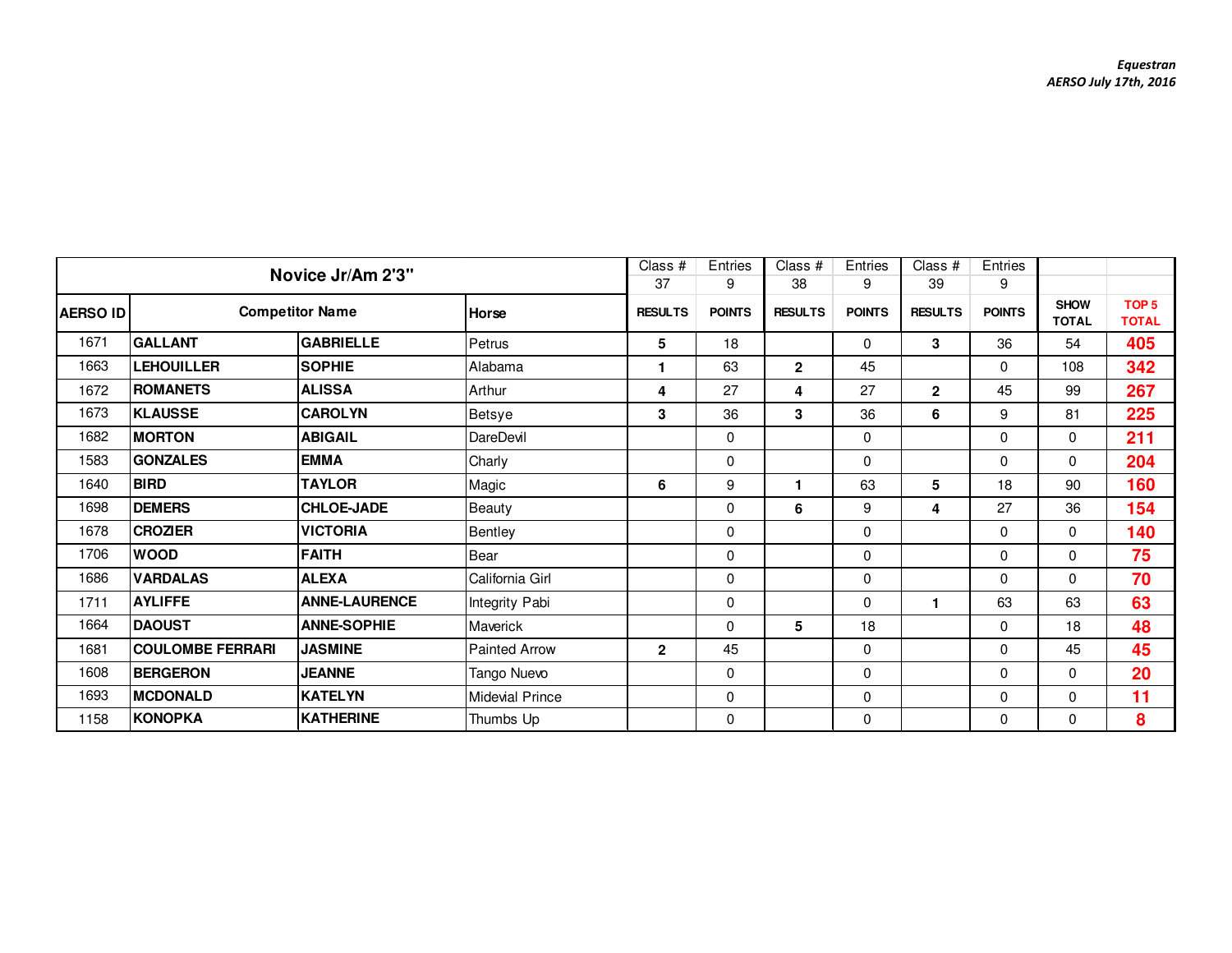|                 |                        |                                 | Class #              | Entries        | $\overline{Class}$ # | Entries        | Class $#$     | Entries        |               |                             |                                  |
|-----------------|------------------------|---------------------------------|----------------------|----------------|----------------------|----------------|---------------|----------------|---------------|-----------------------------|----------------------------------|
|                 |                        | Modified Jr/Am 2'6"             |                      | 18             | 6                    | 19             | 6             | 20             | 6             |                             |                                  |
| <b>AERSO ID</b> |                        | <b>Competitor Name</b><br>Horse |                      | <b>RESULTS</b> | <b>POINTS</b>        | <b>RESULTS</b> | <b>POINTS</b> | <b>RESULTS</b> | <b>POINTS</b> | <b>SHOW</b><br><b>TOTAL</b> | TOP <sub>5</sub><br><b>TOTAL</b> |
| 1411            | <b>MAILHOT</b>         | <b>TIFFANY</b>                  | Captain Jack         |                | 42                   | 6              | 6             | 3              | 24            | 72                          | 373                              |
| 1406            | <b>BRAUSWETTER-DAY</b> | <b>ALEXIA</b>                   | Henry                |                | 0                    |                | 0             |                | 0             | $\mathbf 0$                 | 239                              |
| 1554            | <b>CRITICOS</b>        | <b>ANASTACIA</b>                | Night                | 3              | 24                   | 4              | 18            | 5              | 12            | 54                          | 196                              |
| 1149            | <b>PETKOVIC</b>        | <b>IVONA</b>                    | California Girl      | 4              | 18                   | $\mathbf{2}$   | 30            |                | 42            | 90                          | 189                              |
| 1589            | <b>CHOCHOL</b>         | <b>CAROLINE</b>                 | Wystan               | 6              | 6                    | 1              | 42            | 4              | 18            | 66                          | 141                              |
| 1593            | <b>FAILLE</b>          | <b>ABBY</b>                     | <b>Pixie Perfect</b> |                | 0                    |                | 0             |                | 0             | $\mathbf 0$                 | 126                              |
| 1605            | <b>SLESSOR</b>         | <b>KIMBERLEY</b>                | Theodore             |                | 0                    |                | $\mathbf 0$   |                | 0             | 0                           | 114                              |
| 1697            | <b>MCCAIG</b>          | <b>AINSLEY</b>                  | Professor Jones      |                | 0                    |                | 0             |                | $\Omega$      | $\Omega$                    | 104                              |
| 1241            | <b>BATTETT</b>         | <b>EMILIE</b>                   | Tenacity             |                | 0                    |                | $\mathbf 0$   |                | 0             | $\Omega$                    | 95                               |
| 1583            | <b>GONZALEZ</b>        | <b>EMMA</b>                     | Charly               | $\overline{2}$ | 30                   | 3              | 24            | $\mathbf{2}$   | 30            | 84                          | 84                               |
| 1415            | <b>TESSIER</b>         | <b>JADE</b>                     | Flirt                |                | $\Omega$             |                | $\mathbf 0$   |                | $\Omega$      | $\Omega$                    | 81                               |
| 1219            | <b>BERGERON</b>        | <b>VALERIE</b>                  | Joyce                | 5              | 12                   | 5              | 12            | 6              | 6             | 30                          | 75                               |
| 1434            | <b>WARE</b>            | <b>JULIET</b>                   | Grace                |                | 0                    |                | 0             |                | 0             | 0                           | 72                               |
| 1291            | <b>LORD-MARIANO</b>    | <b>STELLA</b>                   | Pearl                |                | 0                    |                | 0             |                | 0             | 0                           | 32                               |
| 1713            | <b>RUSSEL</b>          | <b>FAITH</b>                    | Roses are Grey       |                | 0                    |                | 0             |                | 0             | 0                           | $\overline{\mathbf{z}}$          |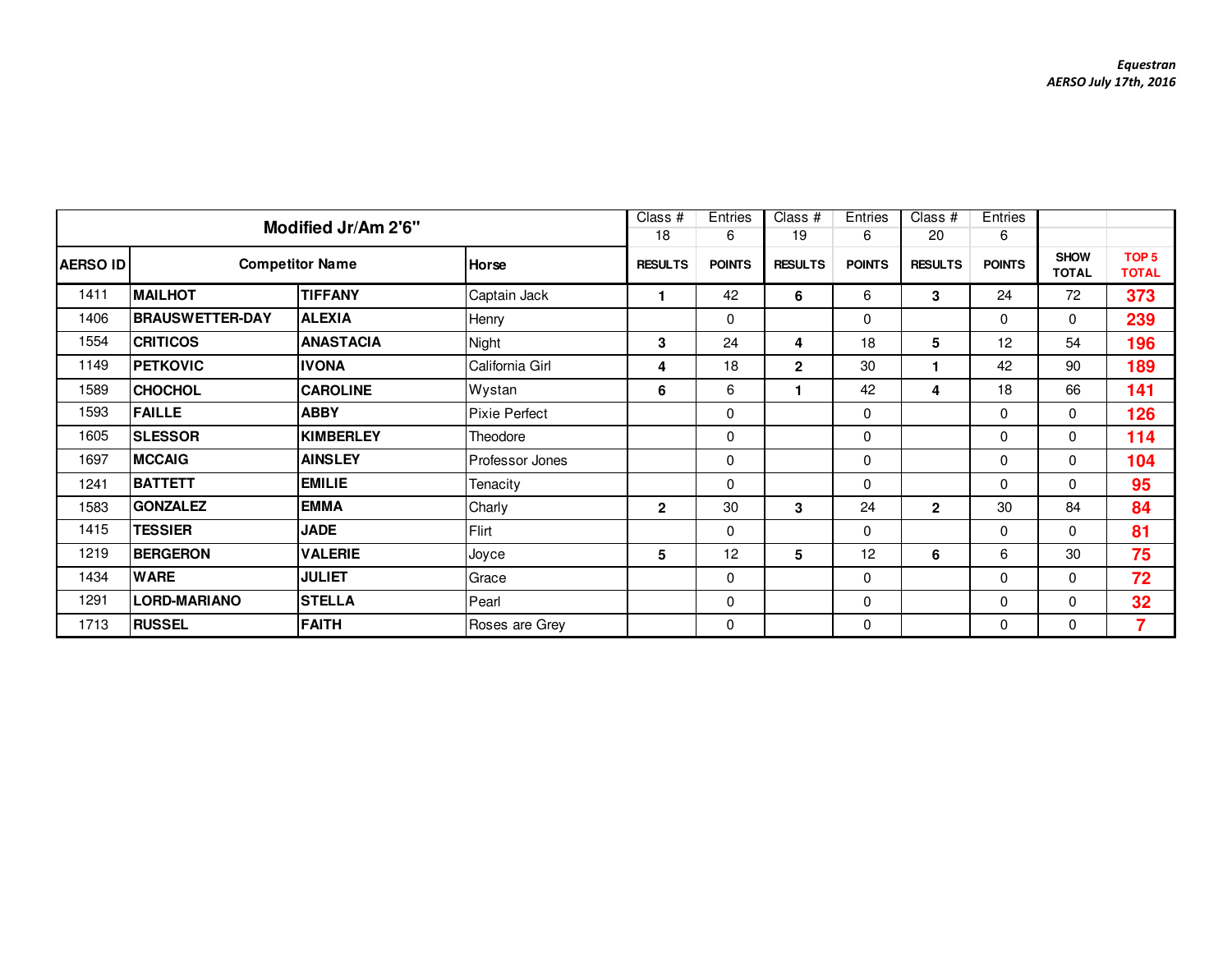## **JUMPER DIVISIONS**

|          |                        | <b>Pony Jumper</b> |                       | Class #        | Entries       | Class #        | Entries       |                             |                                  |
|----------|------------------------|--------------------|-----------------------|----------------|---------------|----------------|---------------|-----------------------------|----------------------------------|
|          |                        |                    |                       | 41             | 5             | 42             | 5             |                             |                                  |
| AERSO ID | <b>Competitor Name</b> |                    | <b>Horse</b>          | <b>RESULTS</b> | <b>POINTS</b> | <b>RESULTS</b> | <b>POINTS</b> | <b>SHOW</b><br><b>TOTAL</b> | TOP <sub>5</sub><br><b>TOTAL</b> |
| 1631     | <b>LATREILLE</b>       | <b>ANABELLE</b>    | Need for Speed        | 3              | 20            |                | 35            | 55                          | 279                              |
| 1620     | <b>KHARLANOV</b>       | <b>ELLEN</b>       | Integrity Kallam      | 2              | 25            | 3              | 20            | 45                          | 259                              |
| 1604     | <b>SHEDRICK</b>        | <b>SYLVANNA</b>    | Super Man Sonny       |                | 35            | 4              | 15            | 50                          | 137                              |
| 1611     | <b>ARGENTIN</b>        | <b>ALEXA</b>       | Al Capone             | 5              | 10            | 5              | 10            | 20                          | 123                              |
| 1697     | <b>MCQUAIG</b>         | <b>AINSLEY</b>     | Professor Jones       |                | 0             |                | 0             | 0                           | 84                               |
| 1695     | <b>AUCLAIR</b>         | <b>THAYLANNE</b>   | Ebony                 | 4              | 15            | $\mathbf{2}$   | 25            | 40                          | 68                               |
| 1306     | <b>NICKSON</b>         | <b>ASHLEY</b>      | Coco                  |                | 0             |                | 0             | $\Omega$                    | 51                               |
| 1604     | <b>SHEDRICK</b>        | <b>SYLVANNA</b>    | Ambercrombie          |                | $\Omega$      |                | $\Omega$      | $\Omega$                    | 49                               |
| 1639     | <b>KIRTON</b>          | <b>EMMA</b>        | Irish Park's Burberry |                | 0             |                | $\Omega$      | $\Omega$                    | 49                               |
| 1616     | <b>TETRAULT</b>        | <b>JENNA</b>       | Cleopatra             |                | 0             |                | $\mathbf 0$   | $\Omega$                    | 28                               |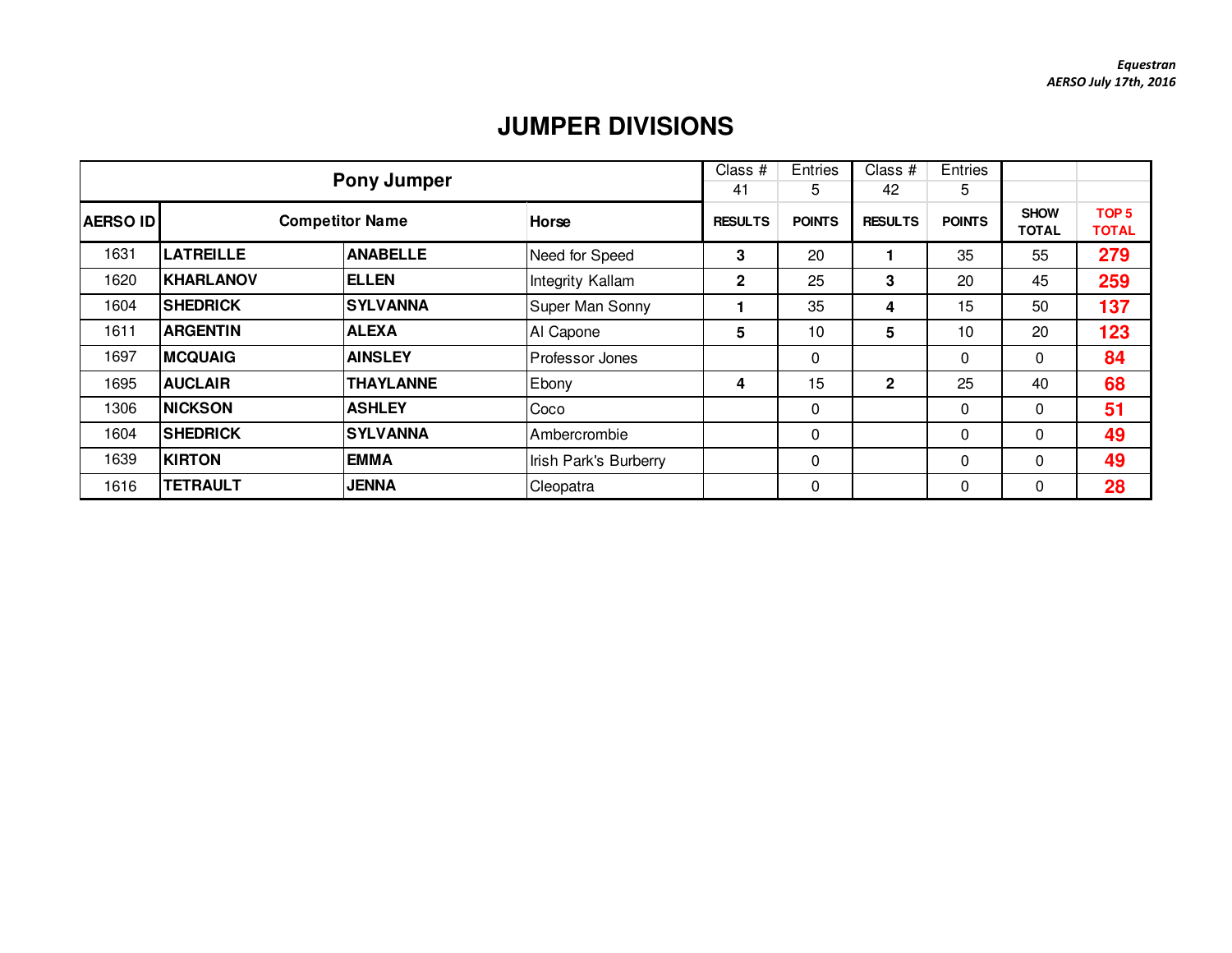|                 | <b>Modified Jumper Eq. 85m</b> |                  |                   |                | <b>Entries</b><br>6 | Class #<br>45  | <b>Entries</b><br>6 |                             |                                  |
|-----------------|--------------------------------|------------------|-------------------|----------------|---------------------|----------------|---------------------|-----------------------------|----------------------------------|
| <b>AERSO ID</b> | <b>Competitor Name</b>         |                  | <b>Horse</b>      | <b>RESULTS</b> | <b>POINTS</b>       | <b>RESULTS</b> | <b>POINTS</b>       | <b>SHOW</b><br><b>TOTAL</b> | TOP <sub>5</sub><br><b>TOTAL</b> |
| 1251            | <b>RACETTE</b>                 | <b>ALEXANDRA</b> | Simply Remarkable | 5              | 12                  | 5              | 12                  | 24                          | 158                              |
| 1480            | <b>SEGUIN</b>                  | <b>SIMON</b>     | <b>Rich Girl</b>  |                | 42                  | $\mathbf{2}$   | 30                  | 72                          | 120                              |
| 1676            | <b>HALL</b>                    | <b>JAMES</b>     | Lucy in the Sky   | 3              | 24                  |                | 42                  | 66                          | 66                               |
| 1434            | <b>WARE</b>                    | <b>JULIET</b>    | Grace             | 6              | 6                   | 4              | 18                  | 24                          | 54                               |
| 1433            | <b>WARE</b>                    | <b>DOMINIC</b>   | Clara Ruby        | 4              | 18                  | 3              | 24                  | 42                          | 42                               |
| 1501            | <b>BRUNET</b>                  | <b>KELSEY</b>    | Bear's Message    |                | 0                   |                | $\mathbf 0$         | $\mathbf{0}$                | 36                               |
| 1705            | <b>BRUNETTE</b>                | <b>VANESSA</b>   | Dolce Vita        | $\mathbf{2}$   | 30                  | 6              | 6                   | 36                          | 36                               |
| 1611            | <b>ARGENTIN</b>                | <b>ALEXA</b>     | Al Capone         |                | 0                   |                | $\mathbf{0}$        | $\mathbf{0}$                | 32                               |
| 1285            | <b>QUESNEL</b>                 | <b>SEAN</b>      | Gallagher         |                | 0                   |                | 0                   | $\mathbf{0}$                | 30                               |
| 1492            | <b>BANFILL</b>                 | <b>EBY</b>       | Alice             |                | 0                   |                | 0                   | $\mathbf{0}$                | 28                               |
| 1230            | <b>LAMOUREUX</b>               | <b>CHLOE</b>     | Onyx              |                | 0                   |                | 0                   | $\mathbf 0$                 | 24                               |
| 1241            | <b>WILLATE-BATTET</b>          | <b>Emilie</b>    | Tenacity          |                | 0                   |                | 0                   | $\Omega$                    | 6                                |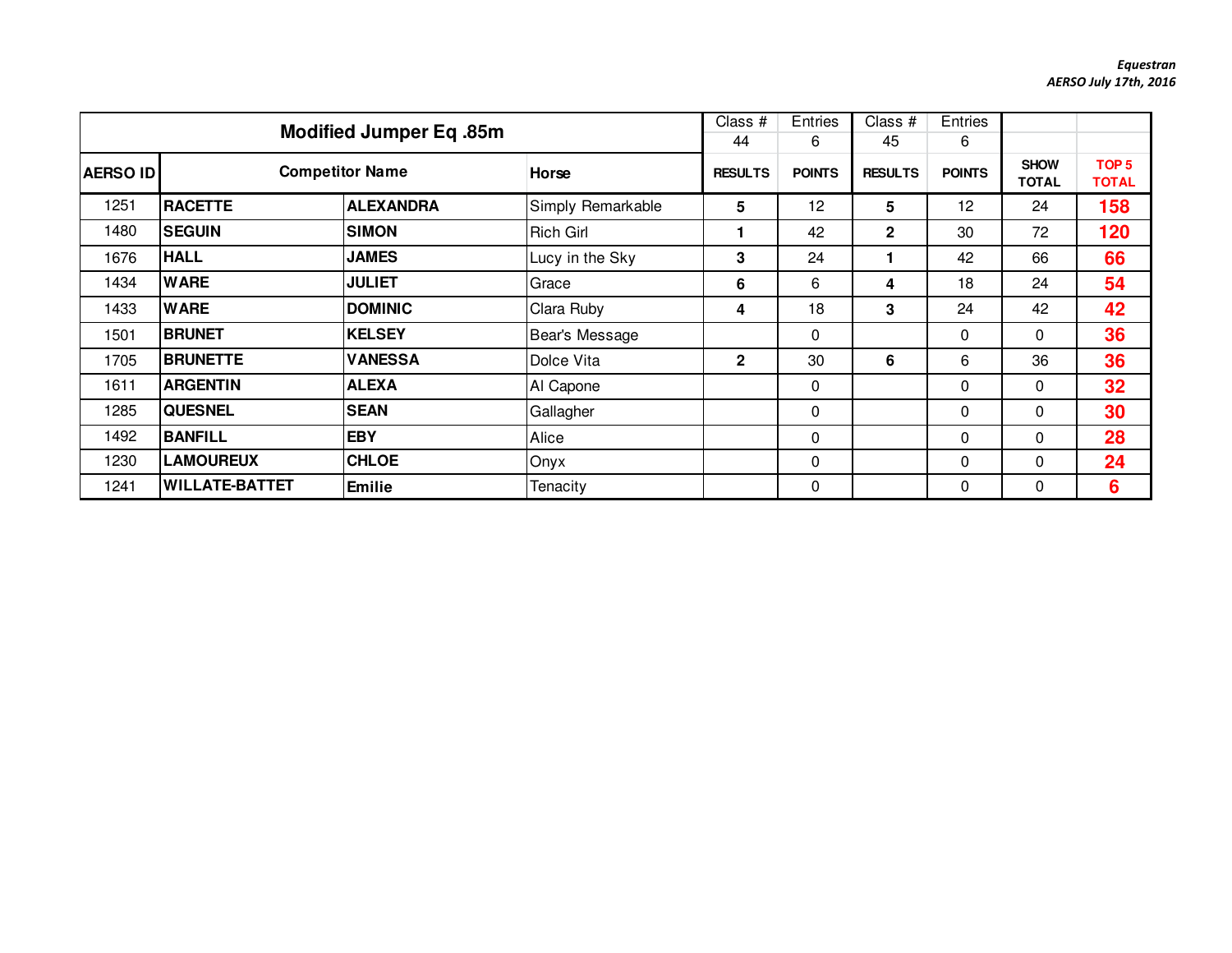|                 |                       | Jumper Eq.90m                   |                      | Class #<br>46  | <b>Entries</b><br>10 |                             |                                  |
|-----------------|-----------------------|---------------------------------|----------------------|----------------|----------------------|-----------------------------|----------------------------------|
| <b>AERSO ID</b> |                       | <b>Competitor Name</b><br>Horse |                      | <b>RESULTS</b> | <b>POINTS</b>        | <b>SHOW</b><br><b>TOTAL</b> | TOP <sub>5</sub><br><b>TOTAL</b> |
| 1324            | <b>LANGLOIS</b>       | <b>PASCALE</b>                  | Golden Opportunity   | $\mathbf{2}$   | 50                   | 50                          | 259                              |
| 1394            | <b>GRAY</b>           | <b>ALEXANDRE</b>                | No Mercy             | 4              | 30                   | 30                          | 133                              |
| 1485            | <b>LEGER</b>          | <b>MARIE-EVE</b>                | Lady Capulet         | 3              | 40                   | 40                          | 110                              |
| 1218            | <b>FRANCE</b>         | <b>ARIANE</b>                   | Calendar Girl        |                | 0                    | $\Omega$                    | 104                              |
| 1384            | <b>PATEL</b>          | <b>SHYANNE</b>                  | Double Take          |                | 0                    | $\Omega$                    | 90                               |
| 1023            | <b>WHELAN</b>         | <b>JILLIAN</b>                  | Chesterfield         |                | 70                   | 70                          | 88                               |
| 963             | <b>DIGNARD</b>        | <b>FREDERIQUE</b>               | <b>Big Bernstein</b> |                | $\Omega$             | $\mathbf{0}$                | 72                               |
| 943             | <b>DAOUST-CREVIER</b> | <b>EMILIE</b>                   | French Riviera       | 5              | 20                   | 20                          | 56                               |
| 1044            | <b>BELANGER</b>       | <b>MAXIM</b>                    | Viloma               |                | 0                    | 0                           | 36                               |
| 1489            | <b>ST-ONGES</b>       | <b>MELISSA</b>                  | Galile               |                | $\Omega$             | $\Omega$                    | 30                               |
| 1684            | <b>BARSOUM</b>        | <b>MIKHAEL</b>                  | <b>Oliver Altier</b> | 6              | 10                   | 10                          | 29                               |
| 1524            | <b>HANEY</b>          | <b>JULIA</b>                    | Gwen                 |                | 0                    | 0                           | 27                               |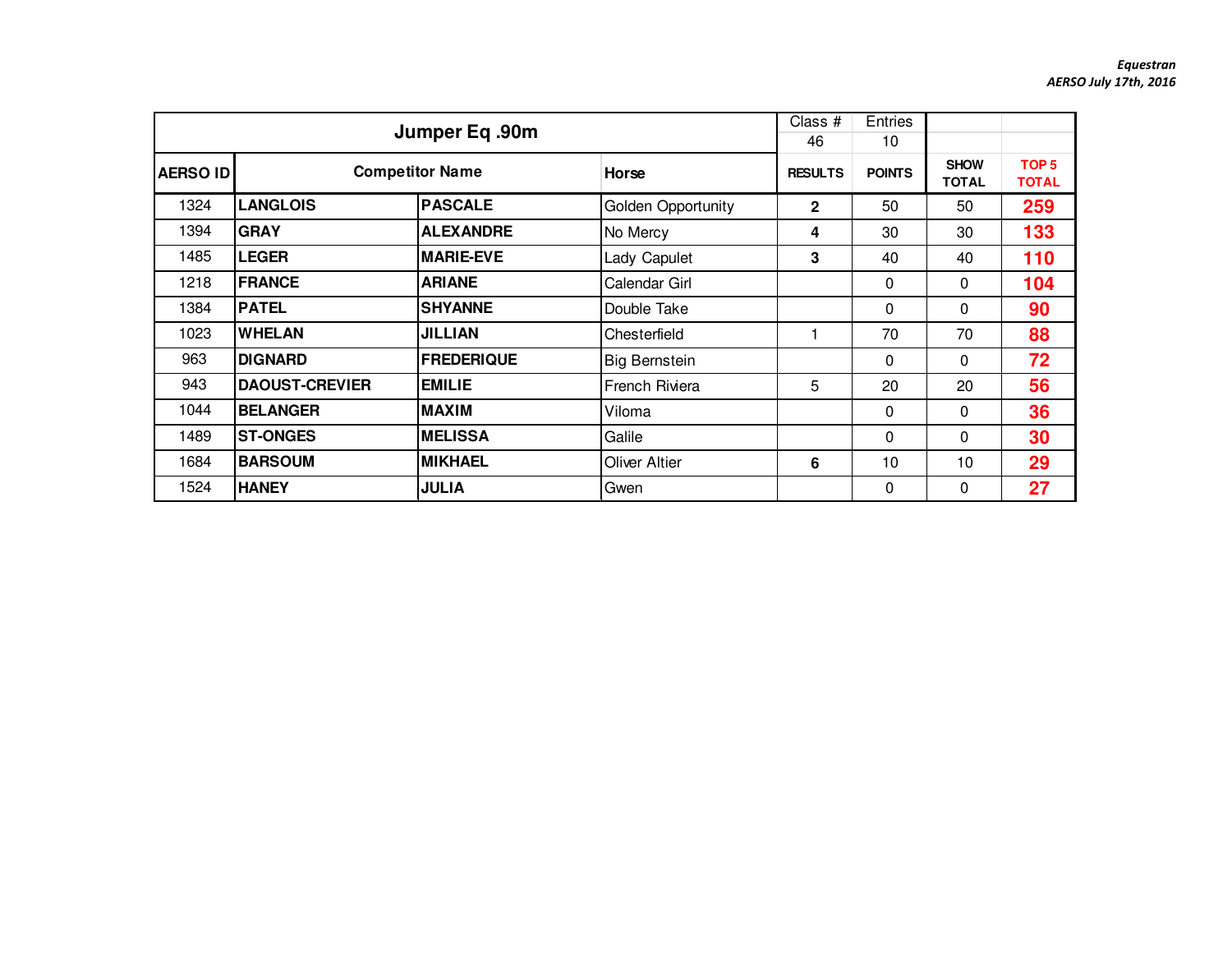|                 | Jumper .90m             |                        | 14Class $#$<br>47     | Entries<br>14  | Class #<br>48 | Entries<br>11           |               |                             |                                  |
|-----------------|-------------------------|------------------------|-----------------------|----------------|---------------|-------------------------|---------------|-----------------------------|----------------------------------|
| <b>AERSO ID</b> |                         | <b>Competitor Name</b> | Horse                 | <b>RESULTS</b> | <b>POINTS</b> | <b>RESULTS</b>          | <b>POINTS</b> | <b>SHOW</b><br><b>TOTAL</b> | TOP <sub>5</sub><br><b>TOTAL</b> |
| 1485            | <b>LEGER</b>            | <b>MARIE-EVE</b>       | Lady Capulet          | $\mathbf{2}$   | 70            | 3                       | 44            | 114                         | 360                              |
| 1394            | <b>GRAY</b>             | <b>ALEXANDRE</b>       | No Mercy              | 1              | 98            | 4                       | 33            | 131                         | 289                              |
| 1684            | <b>BARSOUM</b>          | <b>MIKHAEL</b>         | Oliver Altier         |                | 0             |                         | $\Omega$      | $\mathbf{0}$                | 215                              |
| 1255            | <b>LEGRAND</b>          | <b>MANON</b>           | Lady                  | 4              | 42            | 1.                      | 77            | 119                         | 208                              |
| 1271            | <b>LAFLAMME</b>         | NOÉMIE                 | Nolan                 |                | 0             |                         | $\mathbf 0$   | $\mathbf 0$                 | 170                              |
| 1023            | <b>WHELAN</b>           | <b>JILLIAN</b>         | Chesterfield          |                | 0             |                         | 0             | $\mathbf 0$                 | 153                              |
| 1324            | <b>LANGLOIS</b>         | <b>PASCALE</b>         | Golden Opportunity    |                | 0             | 5                       | 22            | 22                          | 135                              |
| 943             | <b>DAOUST CREVIER</b>   | <b>EMILIE</b>          | <b>French Riviera</b> | 3              | 56            | 6                       | 11            | 67                          | 113                              |
| 1668            | <b>GALLANT</b>          | <b>LAURENCE</b>        | Anime                 | 6              | 14            | $\overline{\mathbf{2}}$ | 55            | 69                          | 69                               |
| 1425            | <b>JOHNSON</b>          | <b>CHLOE</b>           | Pink Lily             |                | 0             |                         | $\Omega$      | $\mathbf{0}$                | 56                               |
| 1218            | FRANCE                  | <b>ARIANE</b>          | Calendar Girl         |                | 0             |                         | $\Omega$      | $\mathbf{0}$                | 52                               |
| 1250            | <b>BEAUDRY-NARBONNE</b> | <b>CLARA</b>           | Traviata              | 5              | 28            |                         | 0             | 28                          | 28                               |
| 1044            | <b>BELANGER</b>         | <b>MAXIM</b>           | Viloma                |                | 0             |                         | 0             | $\mathbf 0$                 | 26                               |
| 985             | <b>FAJZEL</b>           | <b>HANNAH</b>          | Davidoff              |                | 0             |                         | 0             | $\mathbf 0$                 | 18                               |
| 1524            | <b>HANEY</b>            | <b>JULIA</b>           | Gwen                  |                | 0             |                         | $\Omega$      | $\mathbf{0}$                | 14                               |
| 1203            | <b>RAYMOND</b>          | <b>TANYA</b>           | Fancy Face            |                | 0             |                         | $\mathbf 0$   | $\mathbf 0$                 | 13                               |
| 1611            | <b>ARGENTIN</b>         | <b>ALEXA</b>           | Al Capone             |                | 0             |                         | $\Omega$      | $\mathbf{0}$                | 9                                |
| 1621            | <b>ARNOLD</b>           | KAYLA                  | Lunnson Poco Pine     |                | 0             |                         | 0             | 0                           | 8                                |